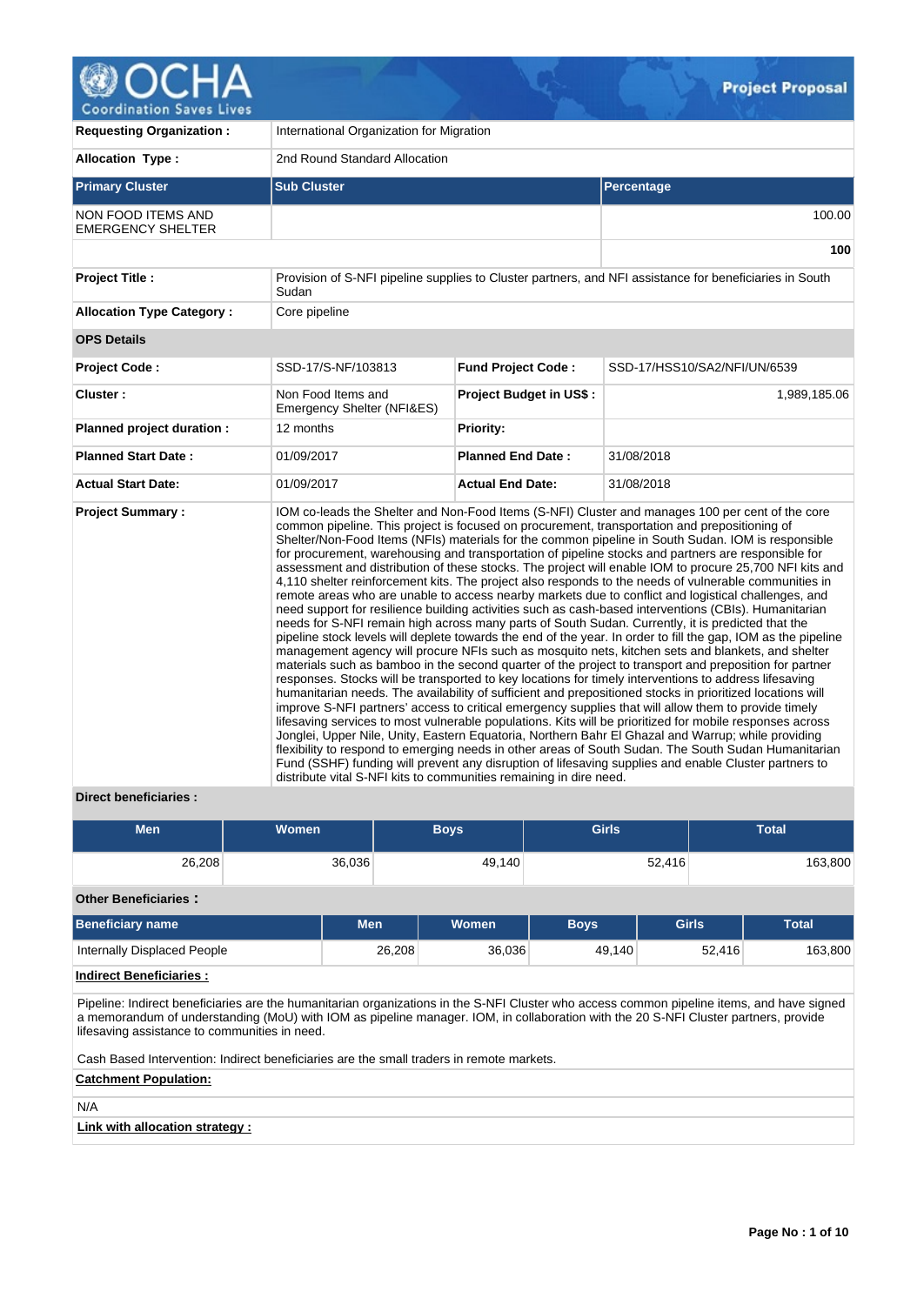The project is in line with the SSHF and S-NFI cluster sector specific objectives as it prioritizes the most urgent and life-saving needs for adequate shelter and appropriate NFIs for those facing specific risks posed by the conflict, rainy season and lean season.

The project is in line with the S-NFI Cluster strategy, which seeks to ensure populations most in need of adequate S-NFI have access to context-specific critical supplies such as solar lamps, mosquito nets, kitchen sets and blankets. The project responds to the S-NFI Cluster Strategy Objective 1 through providing life-saving NFIs and emergency shelters to newly displaced populations in most need of assistance and protection; Objective 2 through improving living conditions of protracted Internally Displaced People (IDPs) in Protection of Civilian (PoCs) sites, formal IDP camps, collective centres and those integrated in host communities in most need of assistance and protection through the provision of NFI and reinforcement shelter kits; and to a lesser degree Objective 3: Strengthening community coping mechanisms and cohesion of vulnerable and at-risk communities through the provision of more sustainable and cost-effective NFI and emergency shelter interventions.

The project will do this through providing continuity of pipeline stocks for the ongoing response while replenishing depleting stocks to prevent a gap and prepare for unanticipated and increasing needs. The project will capitalize on cost efficient implementation modalities through CBI, ensures the cost-effectiveness of the common pipeline through streamlining the supply chain; and fills a critical gap that could result in increasing and spreading severity of humanitarian needs in South Sudan. The shelter assistance will provide an acute solution until local housing elements become available. In keeping with the S-NFI Cluster Response Plan for 2017, this project targets people in urgent need of S-NFI assistance through rigorous assessment and verification exercises approved by the Cluster before releasing stocks. This project is also aligned to current shelter plans and strategies of partners on the ground. In order to ensure smooth coordination and adequate management of the pipeline, IOM's pipeline team will work closely with the Cluster and State Focal Points to ensure prioritized and coordinated coverage, minimizing gaps and overlaps of service.

# **Sub-Grants to Implementing Partners :**

| <b>Partner Name</b>                                   | <b>Partner Type</b> | <b>Budget in US\$</b>       |              |
|-------------------------------------------------------|---------------------|-----------------------------|--------------|
|                                                       |                     |                             |              |
| Other funding secured for the same project (to date): |                     |                             |              |
| <b>Other Funding Source</b>                           |                     | <b>Other Funding Amount</b> |              |
| <b>DFID</b>                                           |                     |                             | 1,979,217.00 |
| <b>ECHO</b>                                           |                     |                             | 2,000,819.00 |
|                                                       |                     |                             | 3,980,036.00 |

## **Organization focal point :**

| <b>Name</b>   | <b>Title</b>                       | Email           | <b>IPhone</b>   |
|---------------|------------------------------------|-----------------|-----------------|
| Irfan Hameed  | <b>IOM Shelter Officer</b>         | IHameed@iom.int | +211920885985   |
| Claire Lyster | Programme Support Co-<br>ordinator |                 | $+211920885985$ |

# **BACKGROUND**

# **1. Humanitarian context analysis**

In the first five months of 2017, the humanitarian crisis in South Sudan continued to deepen and spread. The security situation remains unpredictable with active fighting across various states. Since July 2016, there has been sustained fighting across Western Bahr el Ghazal (WBeG), the Greater Equatorias, Unity and Upper Nile, leading to hundreds of deaths and increased displacement. By the end of May 2017, there are 2 million internally displaced persons (IDPs), and more than 1.9 million have fled the country seeking protection in Sudan, Uganda, Kenya and Ethiopia. More than 224,000 IDPs are seeking refuge at existing Protection of Civilian Sites (PoC) in Bentiu, Malakal Juba, and Wau.

People's ability to live in conditions of safety, health and dignity has been severely compromised. The S-NFI Cluster recognizes 2.1 million individuals in need of shelter and NFI, however, conditions continue to deteriorate substantially. Civilians who had already been displaced multiple times have been forced to flee again, carrying very little, leaving behind vital household items like cooking tools, blankets, mats and mosquito nets. The crisis demolished already scarce community infrastructure and services, which further jeopardized livelihoods of the affected population. Civilians' homes, crops and assets have been targeted, destroyed, damaged and looted during the fighting (HNO 2017).

The emergency need for adequate shelter and basic household items continue to be widespread as populations remain in displacement and new displacements occur in conflict affected and food insecure states. There has been renewed fighting in Jonglei, an area that had been relatively stable since April 2014. The shifting state boundaries cause displacement and affect people's ability to engage in livelihoods if and when they return form displacement. There has been an increase in militia groups in the three Greater Equatoria states, indicating further acts of violence in the area. The deteriorating security situation has led to increased displacement and new people in need of adequate shelter and basic household items. Civilians are reported to be continuously leaving due to the incidents of insecurity, deliberate attacks on civilians and ongoing clashes between the government and the opposition. In Greater Upper Nile, dry season offensives and food insecurity and famine caused mass displacement and exacerbated the spread of communicable diseases for already vulnerable populations. Populations in Northern Bahr El Ghazal are experiencing food insecurity, which has prompted the movement of groups to host communities or remote locations. In Warrup displaced and host communities are also experiencing increased health risks that are worsened by exposure to the harsh elements and a lack of basic household items. Outcomes have been exacerbated by severe humanitarian access issues, particularly in WBeG and the Equatorias.

More than 20 partners depend on the common S-NFI pipeline, and they require sufficient and timely access to a common pipeline of key items. IOM as pipeline manager must be prepared to support frontline partners with reliable and quality supplies of NFI and shelter materials. Interventions occur in an environment characterized by major logistical challenges, where ongoing insecurity and a lack of basic infrastructure makes accessing field locations exceptionally challenging and costly. The project thus takes into consideration access constraints, insecurity or other challenges by relying on local markets and traders where possible, to provide basic support through CBIs.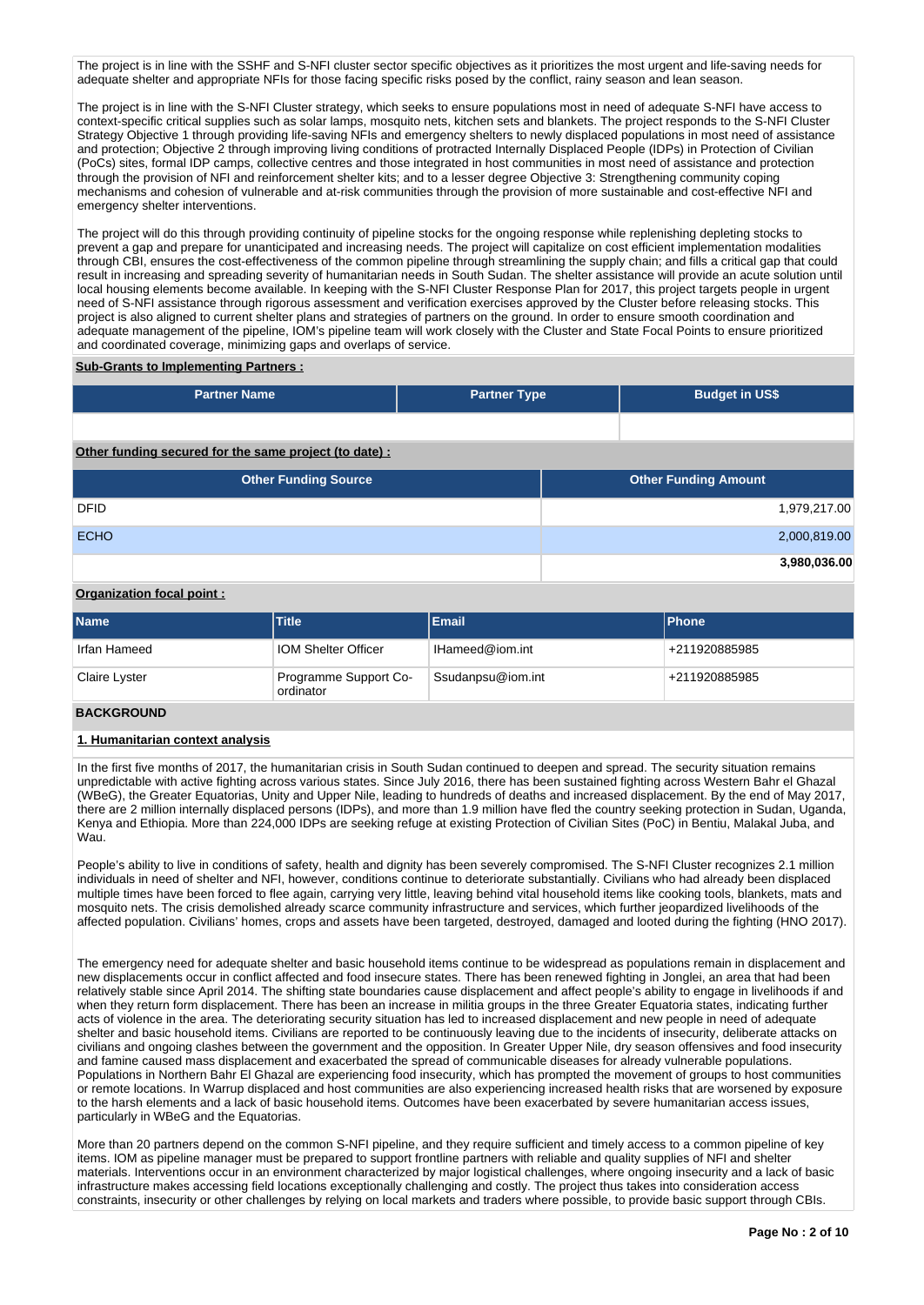#### **2. Needs assessment**

This year has seen an emerging caseload of newly vulnerable populations who are unable to provide basic materials for themselves due to protection concerns, failing markets, localized conflict, droughts, floods and reduced harvests of staple foods. Women and children remain especially vulnerable due to their roles in society and the protection risks of having little shelter. As the conflict remains unresolved and violent attacks targeting civilians persist and increase, people will remain living in protracted displacement in concentrated sites such as the PoCs and IDP settlements. While conditions in PoCs are moderately better than those of field locations where people are fleeing, the sites are usually overcrowded, with individuals living in shelter environments with protection and health concerns. For people in the PoCs, regular coping mechanisms of accessing supplies by collection or purchase in local markets are unfeasible as most people do not leave due to severe protection concerns and associated risks. As a result, people are heavily reliant upon humanitarian assistance to provide basics for themselves to mitigate the harsh conditions and health risks associated with poor shelter conditions in heavily congested sites.

Outside of PoCs, there are also new displacement sites in the Equatorias that will likely remain throughout the year. IDPs and under-served populations in remote rural locations, with limited to no basic community services, require tangible support items to enable them to survive and be self-sufficient where possible. For example, vital items such as mosquito nets and blankets will help to protect people from disease outbreaks.

The need for managing a coordinated, common core pipeline is evident in 2017, as new and previously displaced populations have minimal access to appropriate S-NFI items. In 2017, more partners signed a MoU with IOM, increasing the number of requests and procurement/transport processes of the S-NFI core pipeline. Planning, responses, procurement and prepositioning is based on assessments, post distribution monitoring (PDM) results and Cluster partner comprehensive contextual analysis. Under the S-NFI Cluster, needs identified during Operational Working Group (OWG) meetings will be prioritized for response. All responses will follow the S-NFI Cluster criteria for an intervention including detailed assessment and justification of intervention reports to the Cluster. Responses will be based on context articulated through the partner assessments and justifications and triangulated with overarching humanitarian community planning. The S-NFI Cluster co-leads attend and co-ordinate with the Inter Cluster Working Group (ICWG), and the overall needs identified by different Clusters are shared through the OWG to Cluster partners.

#### **3. Description Of Beneficiaries**

Beneficiaries served under this project with shelter materials will primarily be those residing in concentrated IDP sites, and those served with NFI will be displaced populations outside of camp settlements.

#### Pipeline Assistance

Beneficiaries receiving direct shelter assistance: This project will procure enough shelter material for 20,550 individuals. Approximately 52% (10,686 individuals) will be female, and 48% (9,864 individuals) will be male.

Beneficiaries receiving direct NFI assistance: The project will serve 128,500 individuals with NFI assistance based on identified needs through identification methodology of the Cluster. Approximately 66,820 will be females, and 61,680 will be males (as per the analysis of populations served for NFI outside of PoC settlements in 2016, with 48% male and 52% female.)

#### Cash Based Initiatives

Beneficiaries receiving direct assistance through CBI: This project will directly assist 14,750 individuals. Approximately 52% (7,670 individuals) will be female, and 48% (7,080 individuals) will be male.

The Cluster will continue to target women as the main group of beneficiaries given the inherent protection risks. Gender considerations are integrated in planning, assessments, implementation and monitoring and evaluation to ensure adherence to Do No Harm principles. S-NFI assistance to people with specific needs and those who may be extremely vulnerable will be prioritized in all locations targeted. As individuals in these categories, such as disabled persons, pregnant women, and the elderly, may be unable to construct their own shelters, the frontline partners will facilitate construction of shelters for them according to the Cluster Strategy for shelter in South Sudan, and partner strategies within specific sites.

## **4. Grant Request Justification**

The second round of SSHF funding in 2017 will enable IOM to procure, transport and deliver 4,110 life-saving shelter materials to IDPs living in concentrated sites, and 25,700 critically required NFI Kits outside of camp settlements to displaced populations. The intervention will allow reaching approximately 163,800 individuals. Additional SSHF funds are paramount to enable steady upkeep of the S-NFI pipeline ensuring life-saving assistance in South Sudan.

Moreover, the project is designed to scale-up alternate response methodologies, such as CBI, to enhance the efficiency of life-saving assistance. The protracted displacement necessitates initiatives which respond to access constraints through sourcing of local materials, factors in the high risks of moving and storing stock, and incorporates knowledge and engagement of the affected populations.

#### **5. Complementarity**

.

This project complements IOM's pipeline procurement and management activities funded by other donors in 2016 and 2017. Support for the procurement, transport and delivery of S-NFI items throughout South Sudan is co-funded through support from ECHO and DFID. IOM work in coordination with the S-NFI Cluster to transport life-saving S-NFI materials in response to pipeline requests received by partners. To ensure smooth coordination and adequate management of the pipeline, IOM's pipeline team work closely with the State Focal Points. This minimize gaps and overlaps of service. For CBI, IOM is supported by ECHO and DFID. IOM will develop links where appropriate with relevant partners and coordination forums such as Cash Working Group under the FSL to standardize the response and modality. Regular meetings are held with Cluster partners, other humanitarian actors participating in geographic location responses and in the PoCs to ensure harmonization and avoid duplication of activities.

### **LOGICAL FRAMEWORK**

#### **Overall project objective**

To strengthen the S-NFI cluster's capacity to respond to emerging humanitarian needs through the procurement and prepositioning of S-NFI core pipeline relief items, and support communities to sustain their capacity to cope where appropriate.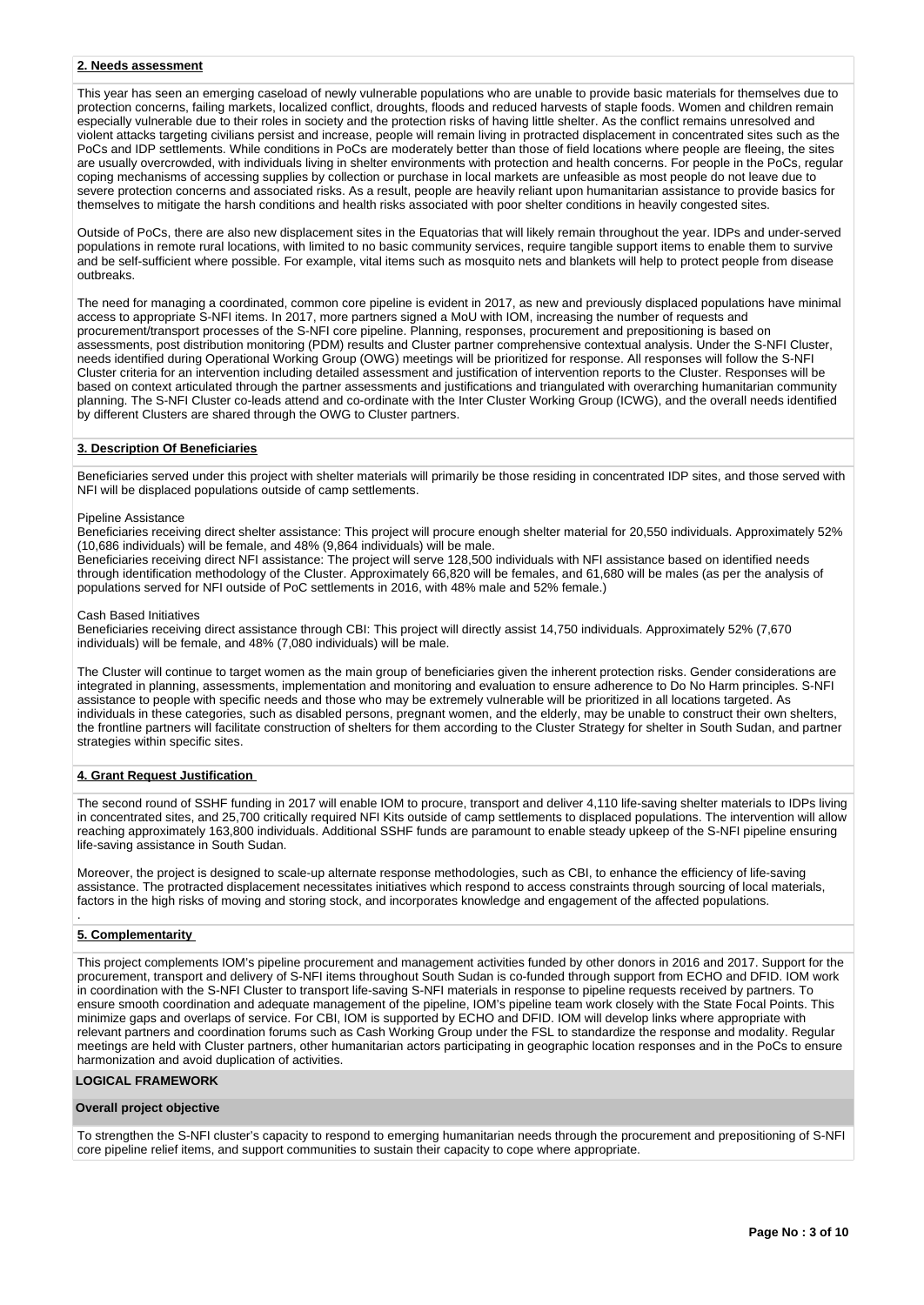| NON FOOD ITEMS AND EMERGENCY SHELTER                                                                                                    |                                                                                                      |                                 |  |  |  |  |  |  |  |
|-----------------------------------------------------------------------------------------------------------------------------------------|------------------------------------------------------------------------------------------------------|---------------------------------|--|--|--|--|--|--|--|
| <b>Cluster objectives</b>                                                                                                               | <b>Strategic Response Plan (SRP) objectives</b>                                                      | <b>Percentage of activities</b> |  |  |  |  |  |  |  |
| Provide life-saving non-food items and<br>emergency shelter to newly displaced people<br>in greatest need of assistance and protection. | SO1: Save lives and alleviate the suffering of<br>those most in need of assistance and<br>protection | 45                              |  |  |  |  |  |  |  |
| Improve the living conditions of protracted<br>IDPs in PoCs, formal IDP camps, collective<br>centres and host communities               | SO2: Protect the rights and uphold the dignity<br>of the most vulnerable                             | 45                              |  |  |  |  |  |  |  |
| Explore sustainable and cost-effective<br>interventions to support the cohesion of<br>vulnerable and at-risk communities.               | SO3: Support at-risk communities to sustain<br>their capacity to cope with significant threats       | 10                              |  |  |  |  |  |  |  |

**Contribution to Cluster/Sector Objectives :** As this project is for pipeline activities, and as IOM is the only procurement agency for the shelter pipeline in 2017/18, funds allocated contribute 100% to S-NFI Cluster Objective 1, 2 and 3 in the 2017/18 Cluster Response Plan, by providing assistance to households in protracted displacements as well as new shocks attributable to continued and expanding insecurity. Efficient procurement and transport of materials will assure timely delivery to distributing partners and beneficiaries where items are needed. The project contributes to the HRP South Sudan Strategic Response Plan (SRP) objectives 1 and 2 through: mitigating disease and health risks associated with living in poor, exposed and wet living conditions; and: ensuring that populations targeted with S-NFI assistance are able to withstand the harsh environment, including heavy rains and wind, extremely strong sunlight and hazardous environmental conditions. Through CBI, the project also contributes to objective 3: support at-risk communities to sustain their capacity to cope with significant threats.

#### **Outcome 1**

Households in PoC sites and settlements have access to adequate and sufficient S-NFI solutions.

# **Output 1.1**

#### **Description**

ES-NFI partners receive pipeline support that enables them to effectively respond to the needs of displaced populations

## **Assumptions & Risks**

Assuming timely procurement and delivery of goods. Assuming sufficient access, safety and security, and road conditions for the transportation of goods. Specific risks include road condition during the rainy season continued conflict and the prevention of movement by parties to the conflict

# **Indicators**

|                                                                   |                                                                                                                                                                                                                                 | <b>End cycle beneficiaries</b>                                                                                                    |            |              |                   |       | <b>End</b><br>cycle |  |  |
|-------------------------------------------------------------------|---------------------------------------------------------------------------------------------------------------------------------------------------------------------------------------------------------------------------------|-----------------------------------------------------------------------------------------------------------------------------------|------------|--------------|-------------------|-------|---------------------|--|--|
| Code                                                              | <b>Cluster</b>                                                                                                                                                                                                                  | <b>Indicator</b>                                                                                                                  | <b>Men</b> | <b>Women</b> | <b>Boys</b> Girls |       | <b>Target</b>       |  |  |
| Indicator 1.1.1                                                   | NON FOOD ITEMS AND<br><b>EMERGENCY SHELTER</b>                                                                                                                                                                                  | [Core Pipeline] Number of NFI kits procured                                                                                       |            |              |                   |       | 25,700              |  |  |
|                                                                   | <b>Means of Verification: Cluster records, Waybills</b>                                                                                                                                                                         |                                                                                                                                   |            |              |                   |       |                     |  |  |
| Indicator 1.1.2                                                   | NON FOOD ITEMS AND<br><b>EMERGENCY SHELTER</b>                                                                                                                                                                                  | [Core Pipeline] Number of shelter kits procured                                                                                   |            |              |                   | 4,110 |                     |  |  |
|                                                                   | Means of Verification: Cluster records, Waybills, Response Tracking sheet - the tool used to track performance and collect data on key<br>indicators, captures details of responses and provides update to the Cluster and SFP. |                                                                                                                                   |            |              |                   |       |                     |  |  |
| Indicator 1.1.3                                                   | NON FOOD ITEMS AND<br><b>EMERGENCY SHELTER</b>                                                                                                                                                                                  | [Core Pipeline] Average time between<br>procurement order and delivery in country                                                 |            |              |                   |       | 150                 |  |  |
| <b>Means of Verification:</b> Cluster records, waybills, receipts |                                                                                                                                                                                                                                 |                                                                                                                                   |            |              |                   |       |                     |  |  |
| <b>Activities</b>                                                 |                                                                                                                                                                                                                                 |                                                                                                                                   |            |              |                   |       |                     |  |  |
| Activity 1.1.1                                                    |                                                                                                                                                                                                                                 |                                                                                                                                   |            |              |                   |       |                     |  |  |
| Procure loose shelter/NFI kits                                    |                                                                                                                                                                                                                                 |                                                                                                                                   |            |              |                   |       |                     |  |  |
| Activity 1.1.2                                                    |                                                                                                                                                                                                                                 |                                                                                                                                   |            |              |                   |       |                     |  |  |
|                                                                   | Transport items procured to locations as per identified needs.                                                                                                                                                                  |                                                                                                                                   |            |              |                   |       |                     |  |  |
| Activity 1.1.3                                                    |                                                                                                                                                                                                                                 |                                                                                                                                   |            |              |                   |       |                     |  |  |
|                                                                   | Regular assess, monitor and report on interventions.                                                                                                                                                                            |                                                                                                                                   |            |              |                   |       |                     |  |  |
| Output 1.2                                                        |                                                                                                                                                                                                                                 |                                                                                                                                   |            |              |                   |       |                     |  |  |
| <b>Description</b>                                                |                                                                                                                                                                                                                                 |                                                                                                                                   |            |              |                   |       |                     |  |  |
|                                                                   |                                                                                                                                                                                                                                 | Target beneficiaries receive cash based support that effectively responds to their NFI needs                                      |            |              |                   |       |                     |  |  |
| <b>Assumptions &amp; Risks</b>                                    |                                                                                                                                                                                                                                 |                                                                                                                                   |            |              |                   |       |                     |  |  |
|                                                                   |                                                                                                                                                                                                                                 | Assuming markets in the area support CBI and/or traders from surroundings are able to supply in materials remotely to support the |            |              |                   |       |                     |  |  |

intervention. The financial institution is capable to transport cash to distribution locations based and is not restricted by the authorities.

# **Indicators**

|                 |                                                |                                                                                                                                               |            | <b>End cycle beneficiaries</b> |  | End<br>cycle |
|-----------------|------------------------------------------------|-----------------------------------------------------------------------------------------------------------------------------------------------|------------|--------------------------------|--|--------------|
| Code            | <b>Cluster</b>                                 | <b>Indicator</b>                                                                                                                              | <b>Men</b> | Women   Boys   Girls   Target  |  |              |
| Indicator 1.2.1 | NON FOOD ITEMS AND<br><b>EMERGENCY SHELTER</b> | % of target individuals who report they are better<br>able to meet their household's basic needs during<br>their participation in the program |            |                                |  | 80           |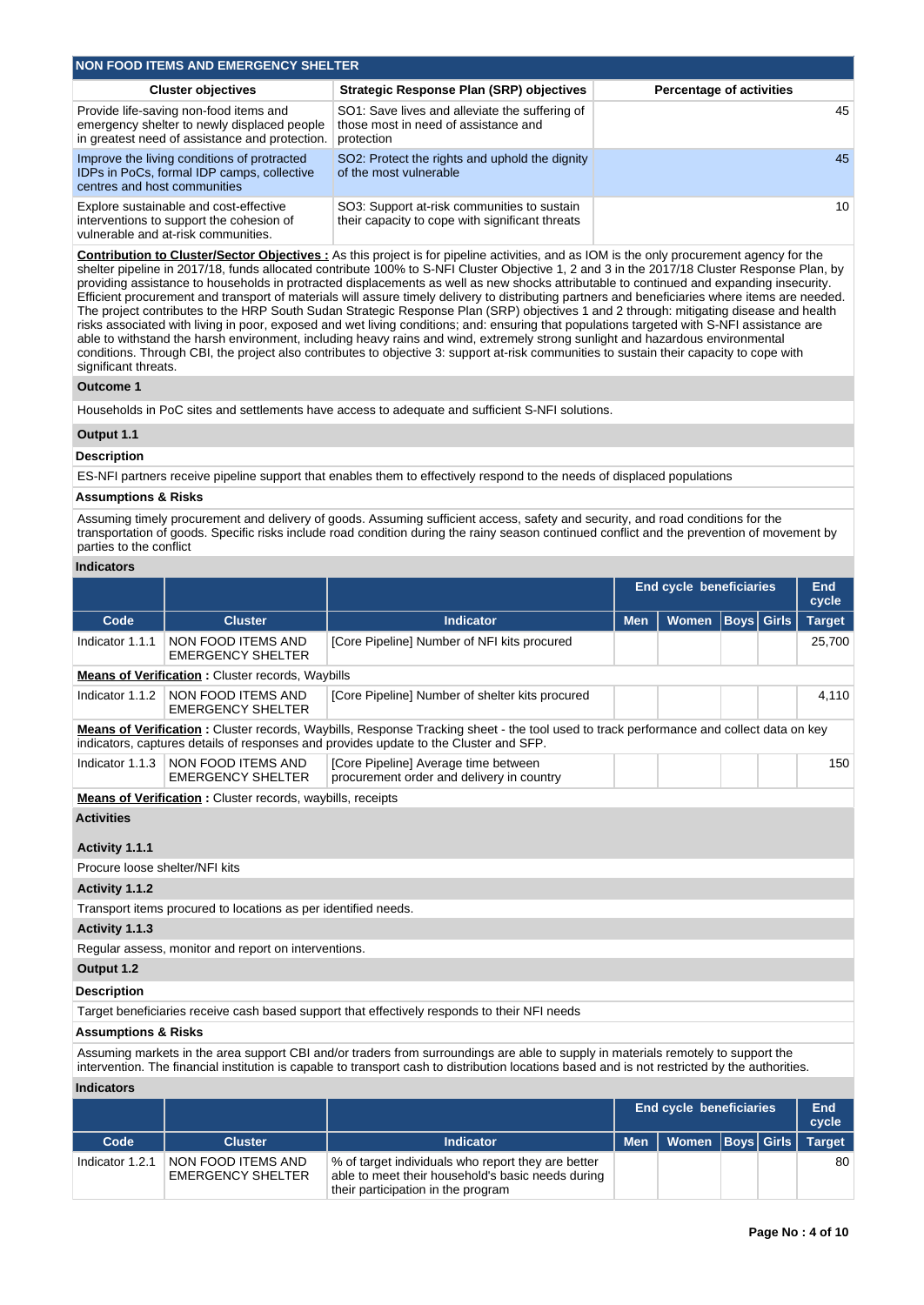|                                                                                                                                  |                                                                                                                               | <b>Means of Verification</b> : Beneficiary records, project completion report, baseline surveys and post distribution monitoring reports |       |       |           |           |        |  |
|----------------------------------------------------------------------------------------------------------------------------------|-------------------------------------------------------------------------------------------------------------------------------|------------------------------------------------------------------------------------------------------------------------------------------|-------|-------|-----------|-----------|--------|--|
| Indicator 1.2.2                                                                                                                  | NON FOOD ITEMS AND<br># number of individuals participating in voucher<br>14,750<br><b>EMERGENCY SHELTER</b><br>based program |                                                                                                                                          |       |       |           |           |        |  |
| Means of Verification: beneficiary records, project completion report, baseline surveys and post distribution monitoring reports |                                                                                                                               |                                                                                                                                          |       |       |           |           |        |  |
|                                                                                                                                  | Indicator 1.2.3   NON FOOD ITEMS AND<br><b>EMERGENCY SHELTER</b>                                                              | % reduction in kit cost, as opposed to in-kind                                                                                           |       |       |           |           | 25     |  |
|                                                                                                                                  |                                                                                                                               | Means of Verification: IOM budget and financial records and analysis, waybills,                                                          |       |       |           |           |        |  |
|                                                                                                                                  | Indicator 1.2.4   NON FOOD ITEMS AND<br><b>EMERGENCY SHELTER</b>                                                              | [Frontline] Number of people served with NFI                                                                                             | 2,212 | 3,245 | 4,42<br>5 | 4,86<br>8 | 14,750 |  |
|                                                                                                                                  | <b>Means of Verification:</b> Cluster records, Waybills, beneficiary records, project completion report,                      |                                                                                                                                          |       |       |           |           |        |  |
| <b>Activities</b>                                                                                                                |                                                                                                                               |                                                                                                                                          |       |       |           |           |        |  |
| Activity 1.2.1                                                                                                                   |                                                                                                                               |                                                                                                                                          |       |       |           |           |        |  |
|                                                                                                                                  |                                                                                                                               | Conduct needs and market assessments to determine the voucher type, amount and disbursement mechanism                                    |       |       |           |           |        |  |
| Activity 1.2.2                                                                                                                   |                                                                                                                               |                                                                                                                                          |       |       |           |           |        |  |
|                                                                                                                                  | Identification/registration of project beneficiaries and local traders                                                        |                                                                                                                                          |       |       |           |           |        |  |
| Activity 1.2.3                                                                                                                   |                                                                                                                               |                                                                                                                                          |       |       |           |           |        |  |
| Organize and hold voucher distributions and fairs alongside community                                                            |                                                                                                                               |                                                                                                                                          |       |       |           |           |        |  |
| Activity 1.2.4                                                                                                                   |                                                                                                                               |                                                                                                                                          |       |       |           |           |        |  |
|                                                                                                                                  |                                                                                                                               | Regular assessments, monitoring and reporting including Post Distribution Monitoring on interventions and lessons learnt                 |       |       |           |           |        |  |

**Additional Targets :** Pipeline: Indirect beneficiaries are the 20 humanitarian organizations in the S-NFI Cluster who access common pipeline items, and have signed a memorandum of understanding (MoU) with IOM as pipeline manager. IOM are also a Cluster partner. Cash Based Initiative: Indirect beneficiaries are the small traders in remote markets - the project will also aim to support 20 local traders in re-establishing their business.

### **M & R**

# **Monitoring & Reporting plan**

IOM has internal structures in place to monitor and evaluate (M&E) activities at output and activity level, and allow for effective data collection, analysis and reporting. IOM conducts M&E to ensure that project development, design and implementation is in line with community indicated needs, and humanitarian strategies. Projects are continually reviewed in line with community needs and humanitarian frameworks. Shelter/NFI Unit staff routinely conduct PDMs. Through regular internal IOM meetings, progress against deliverables will be monitored, activities and challenges evaluated and potential amendments rapidly agreed.

Project operations will be monitored under the overall management of IOM Head Office in Juba. The Mission office in Juba will provide overall financial management and oversight of activities. Regular internal reporting will be provided by all field offices, for supervisory review in Juba. IOM will produce regular statistical reporting on NFI/ES operations. During the project implementation period, regular updates will be provided and pipeline status updated through the shelter cluster website. Internal reporting, monitoring and evaluation will take track of all constraints or impediments to activities in order to undertake a regular project adjustment and implementing strategies. Project updates will be distributed to IOM Regional Office and headquarters, donors and any other concerned stakeholders. An interim and final narrative and financial report will be produced as per agreed timeframe, covering project activities and outcomes.

Cluster partners are obliged to conduct M&E on the portion of their projects funded by pooled funding mechanisms, and lessons learned feed in to ongoing response and future response. Partners will also provide disaggregated household composition data (number of males and females) which is collected during the distribution in order to track progress against gender targets. All reports are circulated to the NFI Cluster and relevant partners on the ground and in Juba – allowing greater accountability within the humanitarian community.

### **Workplan**

| <b>Activitydescription</b>                                                                                               | Year |          | $\overline{2}$ | 3   | 4            | 5        | 6   | $\overline{7}$ | 8                      |    |          | 9 10 11 12   |              |
|--------------------------------------------------------------------------------------------------------------------------|------|----------|----------------|-----|--------------|----------|-----|----------------|------------------------|----|----------|--------------|--------------|
|                                                                                                                          | 2017 |          |                |     |              |          |     |                |                        | X. | $X$ $X$  |              | $\mathsf{X}$ |
| Activity 1.1.1: Procure loose shelter/NFI kits                                                                           |      |          |                |     |              |          |     |                |                        |    |          |              |              |
|                                                                                                                          | 2018 | X.       | $\mathsf{X}$   |     |              |          |     |                |                        |    |          |              |              |
| Activity 1.1.2: Transport items procured to locations as per identified needs.                                           | 2017 |          |                |     |              |          |     |                |                        |    |          | X            | ΙX           |
|                                                                                                                          | 2018 | X.       | ΙX.            | ΙX. | $\mathsf{X}$ | <b>X</b> | ΙX. | $\mathsf{X}$   | $\mathsf{I}\mathsf{X}$ |    |          |              |              |
| Activity 1.1.3: Regular assess, monitor and report on interventions.                                                     | 2017 |          |                |     |              |          |     |                |                        | X  |          |              |              |
|                                                                                                                          | 2018 | $\times$ |                |     |              | х        |     |                |                        |    |          |              |              |
| Activity 1.2.1: Conduct needs and market assessments to determine the voucher<br>type, amount and disbursement mechanism | 2017 |          |                |     |              |          |     |                |                        | X  | <b>X</b> | <sup>X</sup> |              |
|                                                                                                                          | 2018 |          |                |     |              |          |     |                |                        |    |          |              |              |
| Activity 1.2.2: Identification/registration of project beneficiaries and local traders                                   | 2017 |          |                |     |              |          |     |                |                        |    | X        | X            |              |
|                                                                                                                          | 2018 |          |                |     |              |          |     |                |                        |    |          |              |              |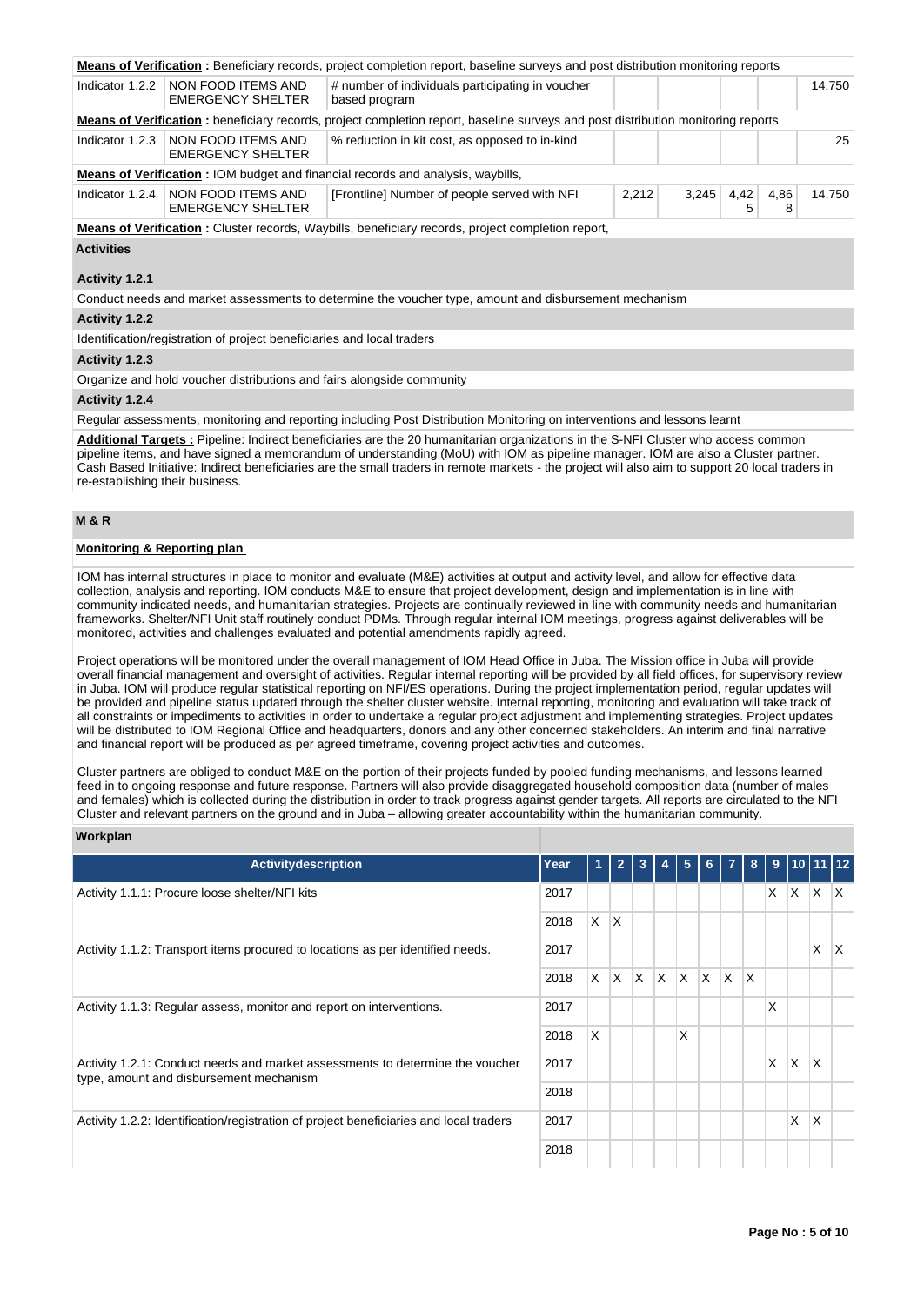| Activity 1.2.3: Organize and hold voucher distributions and fairs alongside<br>community                                                    | 2017 |   |  |  |  |  |  |
|---------------------------------------------------------------------------------------------------------------------------------------------|------|---|--|--|--|--|--|
|                                                                                                                                             | 2018 |   |  |  |  |  |  |
| Activity 1.2.4: Regular assessments, monitoring and reporting including Post<br>Distribution Monitoring on interventions and lessons learnt | 2017 |   |  |  |  |  |  |
|                                                                                                                                             | 2018 | x |  |  |  |  |  |

## **OTHER INFO**

### **Accountability to Affected Populations**

Over the duration of this project, IOM will remain committed to engaging meaningfully with affected communities to ensure that the items procured to the pipeline are appropriate and effective at meeting people's needs. Partners distributing from the pipeline will be supported by the Cluster to conduct regular monitoring of ongoing response and evaluate distributions, seeking feedback from beneficiaries on the quality of items provided, and the relevance of those items to improve assistance in the future.

IOM in this project has taken into consideration results from previous monitoring and evaluation missions conducted both by IOM and other Cluster partners. This includes feedback on the size of the plastic sheets, the type of ropes preferred for certain parts of the shelter, the need for anti-termite treatment in some locations, and whether or not sandbags are needed at various points of the year based on location and soil type in that location. Where communities have indicated to IOM and pipeline partners that shelters can be made more appropriate, IOM has taken steps to improve and adjust accordingly. As a result, the shelter designs and materials provided are heavily influenced and based upon consultations with affected communities, which IOM is committed to continue in all future procurements and provisions to both partners and beneficiaries alike.

The increased focus on CBI will engage more members of the community. To ensure that the communities' feedback is captured throughout the intervention a Complaint Response Mechanism (CRM) will be established for each intervention. Complaints will be systematically recorded and addressed.

#### **Implementation Plan**

All components of this project will be carried out by IOM staff through IOM procedures.

Successful implementation in terms of management, coordination, and finance will be overseen by an experienced project manager. Project finances will be coordinated by the project manager and overseen by IOM's resource management unit. Financial oversight will be monitored at regional level also to ensure that accountability and effective use of resources, in line with project contracts, is maintained. Project coordination will be overseen by the project manager, in partnership with IOM South Sudan's Programme Support Unit (PSU). The PSU will assist with project administration, and project monitoring and evaluation. Reporting lines and distribution of labor will be overseen by the resource management unit, and the project manager will be charged with direct supervision.

The contracting of partners for distributions is a cluster-led process. IOM will work with distribution partners that have already been approved through the cluster system. IOM will not have contractual obligations with these distribution partners. The partners will, however, have obligations towards the cluster in terms of updates, information sharing, reporting, implementation etc. Partners are held to account for high standards of implementation and as a result.

Procurement of the shelter materials will always be done outside of the implementation location if there is no market available. IOM and the cluster will work together to ensure regular revision of the pipeline items to ensure the supplies available match the changing needs of the beneficiaries. IOM will link up with all the partners in the main locations to explore the potential of the local markets when procuring shelter materials.

To maximize efficiency, this project will be carried out in consultation with the Shelter NFI Cluster, which is also co-led by IOM and World Vision. This will ensure solid impact, and avoid duplication.

#### **Coordination with other Organizations in project area**

| Name of the organization | Areas/activities of collaboration and rationale                                                                                           |
|--------------------------|-------------------------------------------------------------------------------------------------------------------------------------------|
| S-NFI Cluster partners   | Outcome 1: IOM will coordinate with cluster partners to ensure<br>Shelter and NFI kits address needs identified by partners in the field. |

### **Environment Marker Of The Project**

A+: Neutral Impact on environment with mitigation or enhancement

#### **Gender Marker Of The Project**

2a-The project is designed to contribute significantly to gender equality

#### **Justify Chosen Gender Marker Code**

The proposed intervention will pay close attention to gender dimensions and particular needs of marginalized groups throughout the response cycle. IOM will always put forth a special effort to engage with women and women's groups to ensure that the needs and concerns of women, in particular, are being taken into consideration when planning and monitoring responses. Through the pipeline, women's unique needs are taken into account through the procurement of gender-sensitive items such as kangas, which can be used as clothes, swaddling clothes, or to provide privacy. Lastly, through the post distribution monitoring exercises IOM will continue to review the pipeline materials and operational modalities to ensure that materials needed by women are delivered in an effective and appropriate manner.

IOM only provides materials to partners of the Shelter/NFI Cluster, who are obliged to follow strict guidelines and criteria for the provision of assistance. This includes engaging women and other groups made vulnerable by their gender, such as young men and boys, in focus group discussions and in information gathering to ensure that their particular needs are voiced and addressed. Protection concerns and other needs of the most vulnerable will be taken into consideration while determining the operational modalities of each response, and the specific items provided.

#### **Protection Mainstreaming**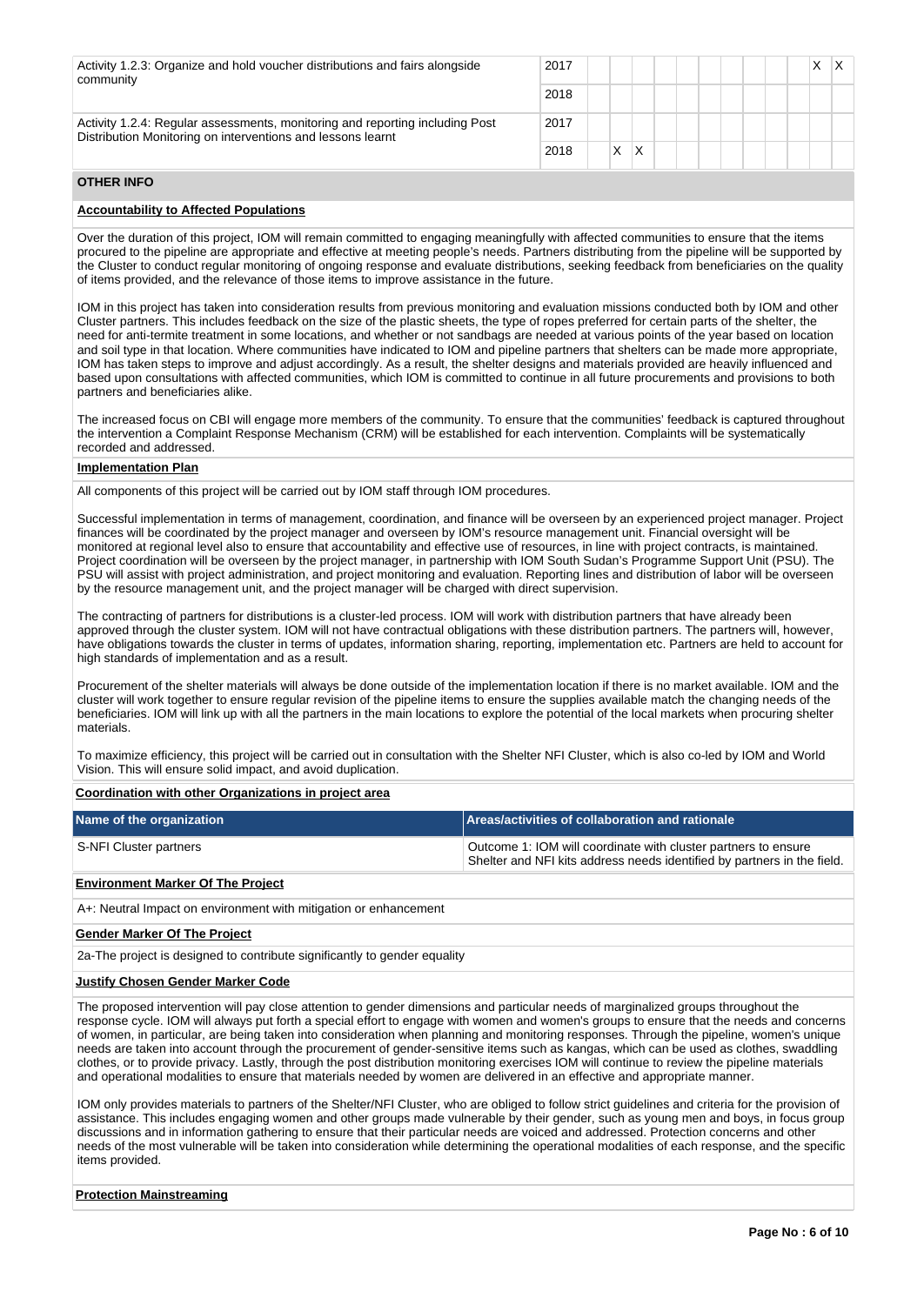IOM will continue to ensure that protection is mainstreamed into all of its activities as noted in the previous sections. Further, IOM will continue linking with protection actors in 2017/18. Cluster Partners using pipeline stock are working in the PoCs with protection actors to closely monitor the identification of protection cases to adequately serve them with shelter materials as a priority, such as unaccompanied minors, pregnant women, and the elderly. Through protection referral systems and distributing partners in concentrated sites, IOM as pipeline manager and together with the Shelter/NFI Cluster will remain abreast of developments and may authorize the use of stock in special cases on an ad hoc basis when specific protection concerns arise. IOM will ensure that ahead of any provision of assistance or release of stock to partners, protection concerns in the project location have been adequately understood and addressed, ensuring that the provision of assistance does no harm to the beneficiaries or the communities in which they reside. Finally, IOM will continue to work with the Protection Cluster to identify ways in which the pipeline can better serve protection needs, e.g. through the provision of additional plastic sheets to ensure sufficient privacy for vulnerable individuals.

#### **Country Specific Information**

#### **Safety and Security**

During this project and as per usual practice, IOM ensures that Security Risk Assessments are conducted, and a security analysis is done before dispatching items for movement by road, river and air, and considers the unique risks faced by national staff of certain tribal groups when travelling. As mentioned above, risks during transport will be mitigated through effective coordination with other humanitarian actors to travel in convoys where necessary, with forced protection escort as a last resort. For CBI, additional measures will be put in place to ensure safe transfer of payments to beneficiaries and traders.

## **Access**

Access issues are likely to continue to be a challenge for IOM and other humanitarian agencies in 2018, both in regards to transport and infrastructure and in regards to restrictions on humanitarian movement. In the former case, IOM will continue to work closely with the Shelter/NFI Cluster Cluster and with the Logistics Cluster to ensure that a large quantity of NFIs and the majority of robust shelter materials are moved and pre-positioned cost efficiently. IOM will continue to advocate alongside other agencies and clusters for humanitarian access and safety in delivering aid to communities in need. By continuing to operate on a needs-basis, IOM intends to demonstrate the impartial, neutral manner in which it delivers assistance, thus limiting the opportunities for parties to the conflict to deny access.

### **BUDGET**

| Code | <b>Budget Line Description</b>                                                                                                                            |   | D / S Quantity | <b>Unit</b><br>cost    | <b>Duration</b><br><b>Recurran</b><br>ce | $\%$<br>charged<br>to CHF | <b>Total Cost</b> |  |  |  |  |
|------|-----------------------------------------------------------------------------------------------------------------------------------------------------------|---|----------------|------------------------|------------------------------------------|---------------------------|-------------------|--|--|--|--|
|      | 1. Staff and Other Personnel Costs                                                                                                                        |   |                |                        |                                          |                           |                   |  |  |  |  |
| 1.1  | <b>S/NFI Pipeline Coordinator</b>                                                                                                                         | D | 1 <sup>1</sup> | 14,00<br>0.00          | 12                                       | 40.00                     | 67.200.00         |  |  |  |  |
|      | Shelter/NFI Pipeline Coordinator P2 x 1, Juba based with travel.                                                                                          |   |                |                        |                                          |                           |                   |  |  |  |  |
| 1.2  | S/NFI Pipeline Roving Officer                                                                                                                             | D | 1 <sup>1</sup> | 14,00<br>0.00          | 12                                       | 40.00                     | 67,200.00         |  |  |  |  |
|      | Shelter/NFI Pipeline Roving Officer P2 x 1, Juba based with travel.                                                                                       |   |                |                        |                                          |                           |                   |  |  |  |  |
| 1.3  | Shelter/NFI Program Manager                                                                                                                               | D | 1 <sup>1</sup> | 16,10<br>0.00          | 12                                       | 25.00                     | 48,300.00         |  |  |  |  |
|      | Shelter/NFI Program Manager P3 x 1, Juba based.                                                                                                           |   |                |                        |                                          |                           |                   |  |  |  |  |
| 1.4  | Shelter/NFI M&R officer                                                                                                                                   | D | 1 <sup>1</sup> | 12,00<br>0.00          | 12                                       | 40.00                     | 57,600.00         |  |  |  |  |
|      | Shelter/NFI M&R Officer P1 x 1, Juba based with travel.                                                                                                   |   |                |                        |                                          |                           |                   |  |  |  |  |
| 1.5  | <b>Operations Coordinator</b>                                                                                                                             |   | 1 <sup>1</sup> | 14,00<br>0.00          | 12                                       | 40.00                     | 67,200.00         |  |  |  |  |
|      | Shelter/NFI Operations Coordinator P2 x 1, Juba based with travel.                                                                                        |   |                |                        |                                          |                           |                   |  |  |  |  |
| 1.6  | National program staff (1 pipeline)                                                                                                                       | D |                | $1 \mid 2,800$<br>.00  | 12                                       | 50.00                     | 16,800.00         |  |  |  |  |
|      | This is a national staff who works on pipeline with the Pipeline Coordinator.                                                                             |   |                |                        |                                          |                           |                   |  |  |  |  |
| 1.7  | Support Staff International (Finance, Admin, HR, PSU,<br>Logistics and Procurement, IT, Security)                                                         |   | 9              | 16,00<br>0.00          | 12                                       | 5.00                      | 86,400.00         |  |  |  |  |
|      | Support staff that assist with various aspects of the project. This project will only charge 5% of the overall collective cost of these<br>support staff. |   |                |                        |                                          |                           |                   |  |  |  |  |
| 1.8  | Support Staff National (Finance, Admin, HR, PSU, Logistics<br>and Procurement, IT, Security, Drivers)                                                     | S |                | $15 \mid 2,800$<br>.00 | 12                                       | 5.00                      | 25,200.00         |  |  |  |  |
|      | Support staff that assist with various aspects of the project. This project will only charge 5% of the overall collective cost of these<br>support staff. |   |                |                        |                                          |                           |                   |  |  |  |  |
|      | <b>Section Total</b>                                                                                                                                      |   |                |                        |                                          |                           | 435,900.00        |  |  |  |  |
|      | 2. Supplies, Commodities, Materials                                                                                                                       |   |                |                        |                                          |                           |                   |  |  |  |  |
| 2.1  | Procurement of NFI kits                                                                                                                                   | D | 25700 23.00    |                        | $\mathbf{1}$                             | 100.00                    | 591,100.00        |  |  |  |  |
|      | Procurement of loose 25,700 NFI kits, kits include (blankets, sleeping mats, mosquito nets, kangas, kitchen sets, sleeping mats)                          |   |                |                        |                                          |                           |                   |  |  |  |  |
| 2.2  | Procurement of Shelter Kits                                                                                                                               | D |                | 4110 65.00             | 1                                        | 100.00                    | 267,150.00        |  |  |  |  |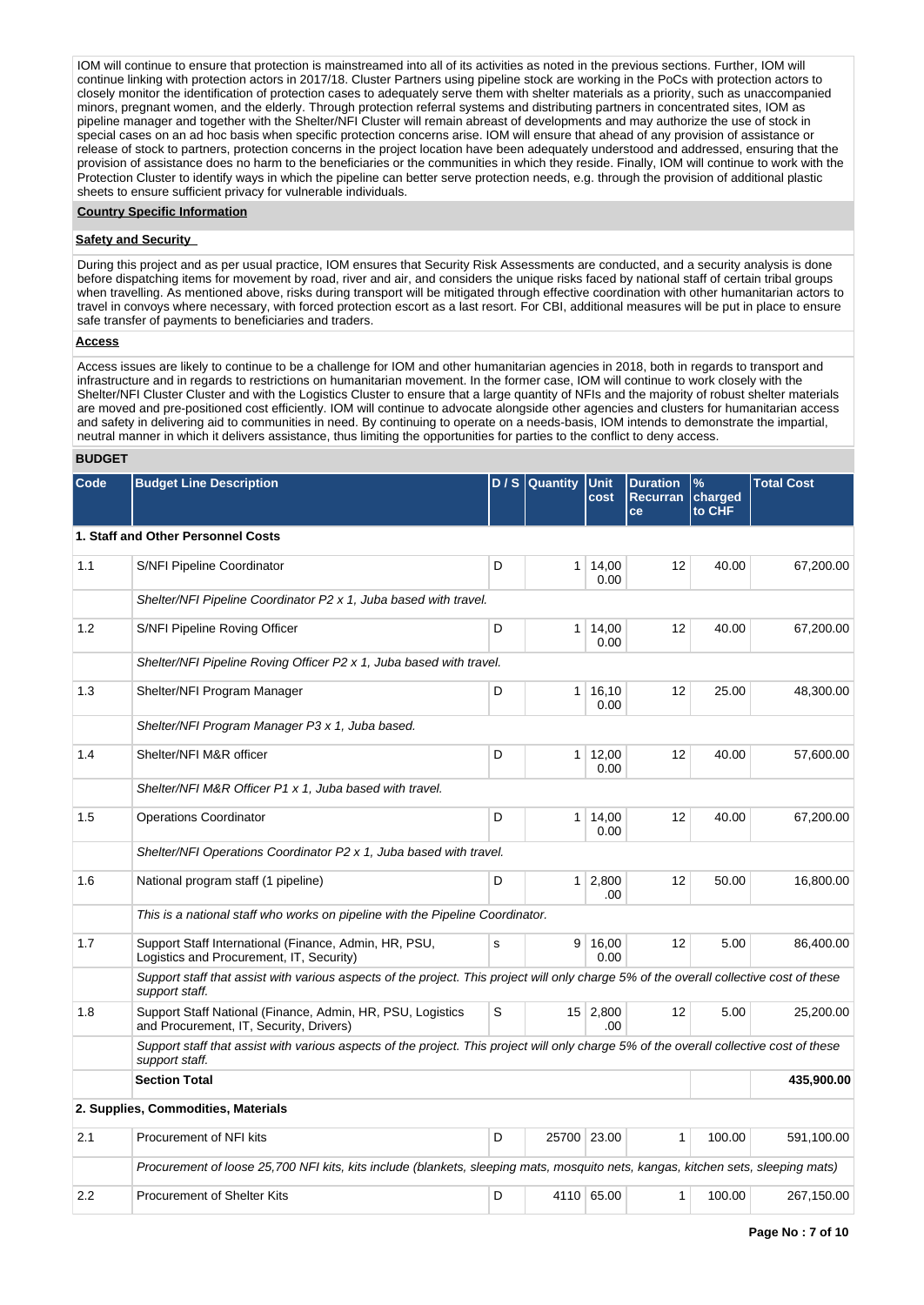|              | Procurement of loose 4,110 Shelter kits, kits include (timber, nylon/rubber rope, bamboo)                                                                                                                                      |           |                |                        |              |        |              |  |  |
|--------------|--------------------------------------------------------------------------------------------------------------------------------------------------------------------------------------------------------------------------------|-----------|----------------|------------------------|--------------|--------|--------------|--|--|
| 2.3          | Transport of shelter/NFI kits                                                                                                                                                                                                  | D         |                | 400 675.0<br>0         | $\mathbf{1}$ | 70.00  | 189,000.00   |  |  |
|              | Transportation cost by air and road by metric ton. Total weight 400 MT, 30% to be transported via LC.                                                                                                                          |           |                |                        |              |        |              |  |  |
| 2.4          | NFI Cash-Based Intervention                                                                                                                                                                                                    | D         | $\mathbf{1}$   | 100,0<br>00.00         | $\mathbf{1}$ | 100.00 | 100,000.00   |  |  |
|              | CBI to access NFIs through commodity vouchers for a caseload of 14,750 IDPs in a location to be prioritized by the Cluster<br>Operational Working Group. The value of a commodity voucher is 34 USD, 25% less of an NFI kit.   |           |                |                        |              |        |              |  |  |
| 2.5          | <b>Storage Costs</b>                                                                                                                                                                                                           | D         |                | $1 \mid 20,80$<br>0.00 | $\mathbf{1}$ | 100.00 | 20,800.00    |  |  |
|              |                                                                                                                                                                                                                                |           |                |                        |              |        |              |  |  |
| 2.6          | Risk transfer via insurance                                                                                                                                                                                                    | D         | 1 <sup>1</sup> | 17,16<br>5.00          | 1            | 100.00 | 17,165.00    |  |  |
|              | 2% of the supply costs                                                                                                                                                                                                         |           |                |                        |              |        |              |  |  |
| 2.7          | Other field costs                                                                                                                                                                                                              | D         | 1              | 11,25<br>0.00          | 1            | 100.00 | 11,250.00    |  |  |
|              | For cash based interventions including printing costs of commodity vouchers, setting up market fair                                                                                                                            |           |                |                        |              |        |              |  |  |
|              | <b>Section Total</b>                                                                                                                                                                                                           |           |                |                        |              |        | 1,196,465.00 |  |  |
| 3. Equipment |                                                                                                                                                                                                                                |           |                |                        |              |        |              |  |  |
| NA           | <b>NA</b>                                                                                                                                                                                                                      | <b>NA</b> | 0              | 0.00                   | 0            | 0      | 0.00         |  |  |
|              | NA.                                                                                                                                                                                                                            |           |                |                        |              |        |              |  |  |
|              | <b>Section Total</b>                                                                                                                                                                                                           |           |                |                        |              |        | 0.00         |  |  |
|              | 4. Contractual Services                                                                                                                                                                                                        |           |                |                        |              |        |              |  |  |
| 4.1          | Casual labour                                                                                                                                                                                                                  | D         |                | 360 12.00              | 12           | 100.00 | 51,840.00    |  |  |
|              | Local support in field exercises; loading/offloading) labor days                                                                                                                                                               |           |                |                        |              |        |              |  |  |
|              | <b>Section Total</b>                                                                                                                                                                                                           |           |                |                        |              |        | 51,840.00    |  |  |
| 5. Travel    |                                                                                                                                                                                                                                |           |                |                        |              |        |              |  |  |
| 5.1          | <b>Tickets</b>                                                                                                                                                                                                                 | D         | $\mathbf{1}$   | 550.0<br>0             | 12           | 100.00 | 6,600.00     |  |  |
|              | Trip                                                                                                                                                                                                                           |           |                |                        |              |        |              |  |  |
| 5.2          | 1 trip of 5 days each.                                                                                                                                                                                                         | D         |                | 10 91.00               | 12           | 100.00 | 10,920.00    |  |  |
|              | 1 trip x 1 staff per month                                                                                                                                                                                                     |           |                |                        |              |        |              |  |  |
|              | <b>Section Total</b>                                                                                                                                                                                                           |           |                |                        |              |        | 17,520.00    |  |  |
|              | 6. Transfers and Grants to Counterparts                                                                                                                                                                                        |           |                |                        |              |        |              |  |  |
| NA           | NA                                                                                                                                                                                                                             | NA        | 0              | 0.00                   | 0            | 0      | 0.00         |  |  |
|              | <b>NA</b>                                                                                                                                                                                                                      |           |                |                        |              |        |              |  |  |
|              | <b>Section Total</b>                                                                                                                                                                                                           |           |                |                        |              |        | 0.00         |  |  |
|              | 7. General Operating and Other Direct Costs                                                                                                                                                                                    |           |                |                        |              |        |              |  |  |
| 7.1          | Office Rent, Maintenance, Utilities and Other Common Costs                                                                                                                                                                     | S         | 1              | 100,0<br>00.00         | 12           | 3.00   | 36,000.00    |  |  |
|              | Shared costs are directly linked to the project implementation, based on well-justified, reasonable and fair allocation system.<br>Rent, cleaning, water, electricity. Project only charged 3% of entire costs for the mission |           |                |                        |              |        |              |  |  |
| 7.2          | <b>Communication Costs</b>                                                                                                                                                                                                     | S         | 1              | 40,00                  | 12           | 3.00   | 14,400.00    |  |  |
|              |                                                                                                                                                                                                                                |           |                | 0.00                   |              |        |              |  |  |
|              | Costs include internet, courier and telephone expenses, project charged 3% of entire mission's yearly costs                                                                                                                    |           |                |                        |              |        |              |  |  |
| 7.3          | <b>Vehicle Running Costs</b>                                                                                                                                                                                                   | ${\tt s}$ | $\mathbf{1}$   | 50,00<br>0.00          | 12           | 3.00   | 18,000.00    |  |  |
|              | Costs include fuel, repair and maintenance and other vehicle related costs, project charged 3% of entire mission's yearly cost                                                                                                 |           |                |                        |              |        |              |  |  |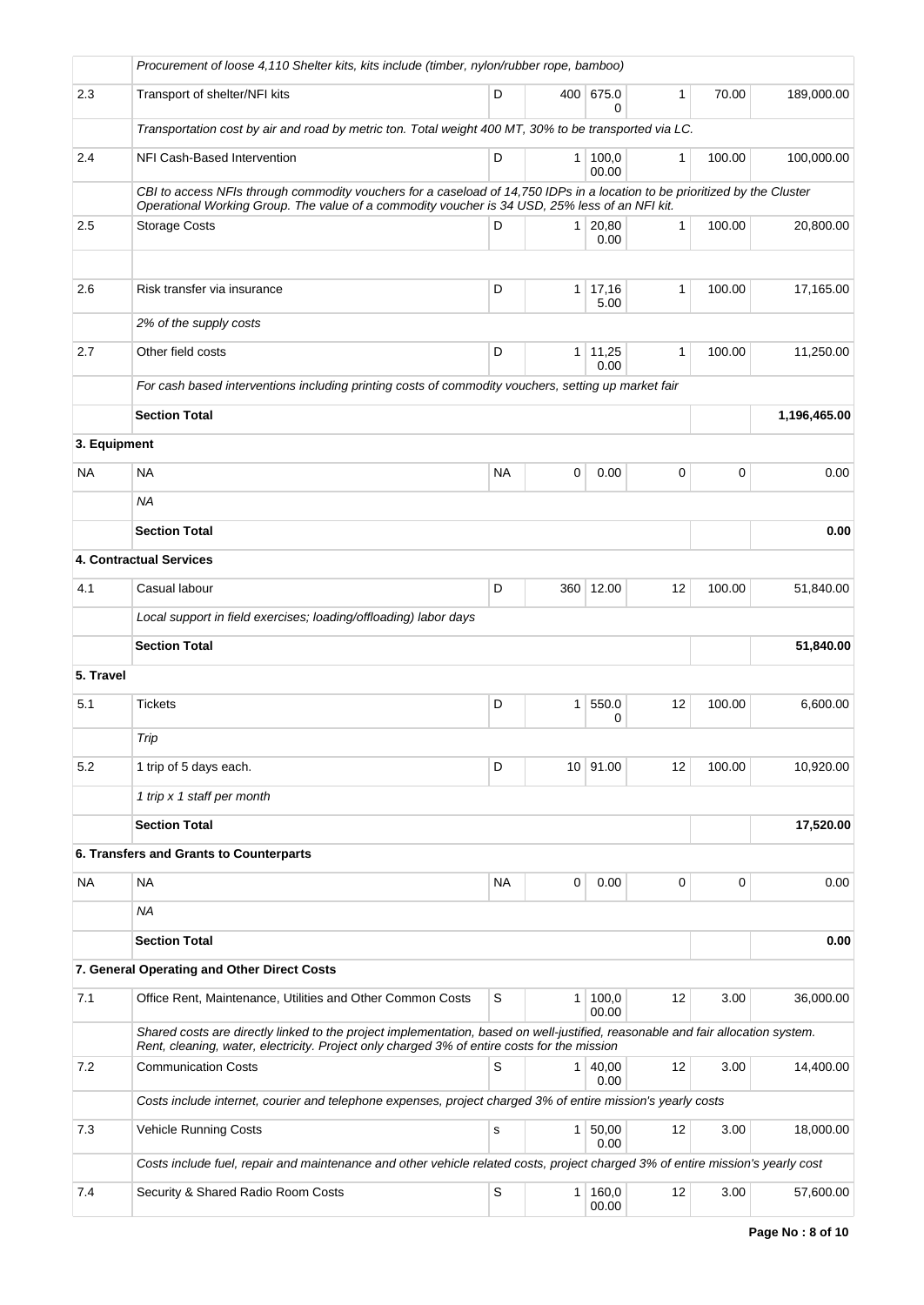|                                  | Security and common radio costs, project charged 3% of entire mission's yearly costs                                                                                       |  |            |            |               |    |      |              |  |  |
|----------------------------------|----------------------------------------------------------------------------------------------------------------------------------------------------------------------------|--|------------|------------|---------------|----|------|--------------|--|--|
| 7.5                              | <b>Other Office Costs</b>                                                                                                                                                  |  | S          | 1          | 87,01<br>7.94 | 12 | 3.00 | 31,326.46    |  |  |
|                                  | Costs include bank charges, office supplies and materials and other office costs not covered by other budget lines, project<br>charged 3% of entire mission's yearly costs |  |            |            |               |    |      |              |  |  |
|                                  | <b>Section Total</b>                                                                                                                                                       |  |            | 157,326.46 |               |    |      |              |  |  |
| <b>SubTotal</b><br>30,620.0<br>0 |                                                                                                                                                                            |  |            |            |               |    |      | 1,859,051.46 |  |  |
| Direct                           |                                                                                                                                                                            |  |            |            |               |    |      | 1,590,125.00 |  |  |
| Support                          |                                                                                                                                                                            |  | 268,926.46 |            |               |    |      |              |  |  |
| <b>PSC Cost</b>                  |                                                                                                                                                                            |  |            |            |               |    |      |              |  |  |
| <b>PSC Cost Percent</b>          |                                                                                                                                                                            |  |            |            |               |    |      | 7.00         |  |  |
| <b>PSC Amount</b>                |                                                                                                                                                                            |  |            |            |               |    |      | 130,133.60   |  |  |
| <b>Total Cost</b>                |                                                                                                                                                                            |  |            |            |               |    |      | 1,989,185.06 |  |  |

# **Project Locations**

| <b>Location</b>         | <b>Estimated</b><br>percentage<br>of budget<br>for each<br><b>location</b> | <b>Estimated number of beneficiaries</b><br>for each location |                      |                   |   |                         | <b>Activity Name</b>                                                                                                                                                                                                                                                                                                                                                                                                                                                                                                                                                                                                                                 |
|-------------------------|----------------------------------------------------------------------------|---------------------------------------------------------------|----------------------|-------------------|---|-------------------------|------------------------------------------------------------------------------------------------------------------------------------------------------------------------------------------------------------------------------------------------------------------------------------------------------------------------------------------------------------------------------------------------------------------------------------------------------------------------------------------------------------------------------------------------------------------------------------------------------------------------------------------------------|
|                         |                                                                            | <b>Men</b>                                                    | Women   Boys   Girls |                   |   | <b>Total</b>            |                                                                                                                                                                                                                                                                                                                                                                                                                                                                                                                                                                                                                                                      |
| Eastern Equatoria       |                                                                            | 10 2,622                                                      |                      | 3,603 4,914 5,241 |   | $\overline{0}$          | 16,38 Activity 1.1.2 : Transport items procured to<br>locations as per identified needs.<br>Activity 1.1.3 : Regular assess, monitor and<br>report on interventions.<br>Activity 1.2.1 : Conduct needs and market<br>assessments to determine the voucher type,<br>amount and disbursement mechanism<br>Activity 1.2.2 : Identification/registration of project<br>beneficiaries and local traders<br>Activity 1.2.3 : Organize and hold voucher<br>distributions and fairs alongside community<br>Activity 1.2.4 : Regular assessments, monitoring<br>and reporting including Post Distribution<br>Monitoring on interventions and lessons learnt   |
| Jonglei                 |                                                                            | 20 5,242                                                      |                      | 7,207 9,828 10,48 | 3 |                         | 32,76 Activity 1.1.2 : Transport items procured to<br>0 locations as per identified needs.<br>Activity 1.1.3 : Regular assess, monitor and<br>report on interventions.<br>Activity 1.2.1 : Conduct needs and market<br>assessments to determine the voucher type,<br>amount and disbursement mechanism<br>Activity 1.2.2 : Identification/registration of project<br>beneficiaries and local traders<br>Activity 1.2.3 : Organize and hold voucher<br>distributions and fairs alongside community<br>Activity 1.2.4 : Regular assessments, monitoring<br>and reporting including Post Distribution<br>Monitoring on interventions and lessons learnt |
| Northern Bahr el Ghazal |                                                                            | 20 5,242                                                      |                      | 7,207 9,828 10,48 | 3 | 32,76<br>$\overline{0}$ | Activity 1.1.2 : Transport items procured to<br>locations as per identified needs.<br>Activity 1.1.3 : Regular assess, monitor and<br>report on interventions.<br>Activity 1.2.1 : Conduct needs and market<br>assessments to determine the voucher type,<br>amount and disbursement mechanism<br>Activity 1.2.2 : Identification/registration of project<br>beneficiaries and local traders<br>Activity 1.2.3 : Organize and hold voucher<br>distributions and fairs alongside community<br>Activity 1.2.4 : Regular assessments, monitoring<br>and reporting including Post Distribution<br>Monitoring on interventions and lessons learnt         |